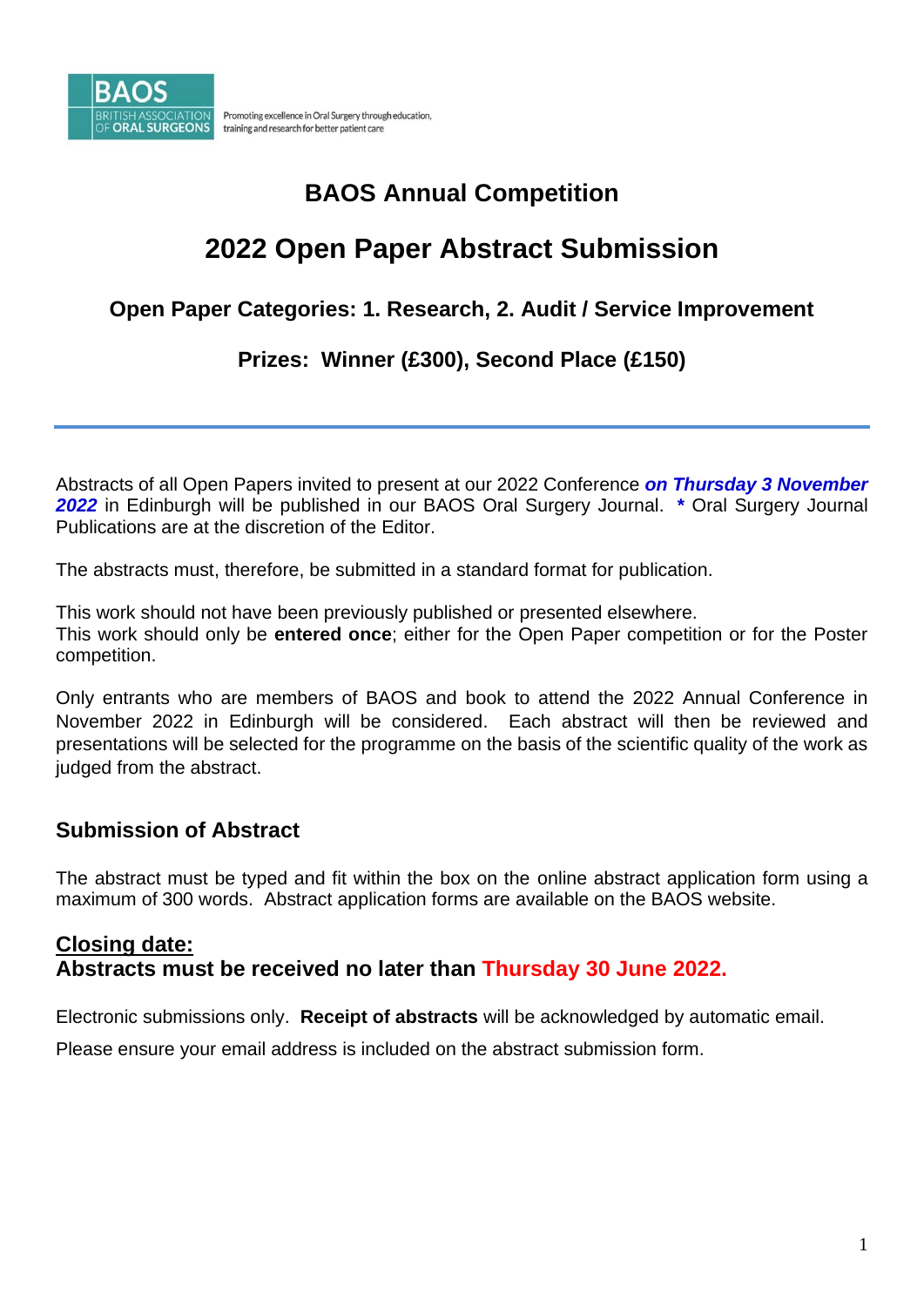

Promoting excellence in Oral Surgery through education, training and research for better patient care

# **BAOS Annual Competition**

# **2022 Research Open Paper Abstract Submission**

### **Guidance Information**

**\*\* Please read this information before submitting your abstract \*\***

#### **Content of the Abstract**

The abstract must contain

- a. The title of the presentation; maximum 10 words or less
- b. The name of the presenter and co-author(s)
- c. The institution of the authors.

The abstract must also contain a brief statement of:

- d. The objectives of the investigation,
- e. Experimental methods used,
- f. Essential results, including data and, where appropriate, statistics,
- g. Conclusion.

To achieve a more consistent style, the words: **"Objectives:", "Methods:", "Results:", and "Conclusion:"** each immediately followed by a colon as shown, *must* appear in the body of your abstract.

#### **DOs and DON'Ts**

- DON'T include illustrations or photos, although tables, charts and columns may be used.
- DON'T submit abstracts reporting studies with unidentified drugs or materials. They will not be accepted.
- DO mention the name of a commercial product if used in the research but only once.
- DO disclose external funding (required) by listing the name of supporting agency and grant number in the body of the text.
- DO make sure the abstract is typed within the abstract box otherwise it will not be accepted
- DO limit the number of words in the abstract to 300 or less. Larger abstracts will not be accepted. Titles are limited to 10 words or less.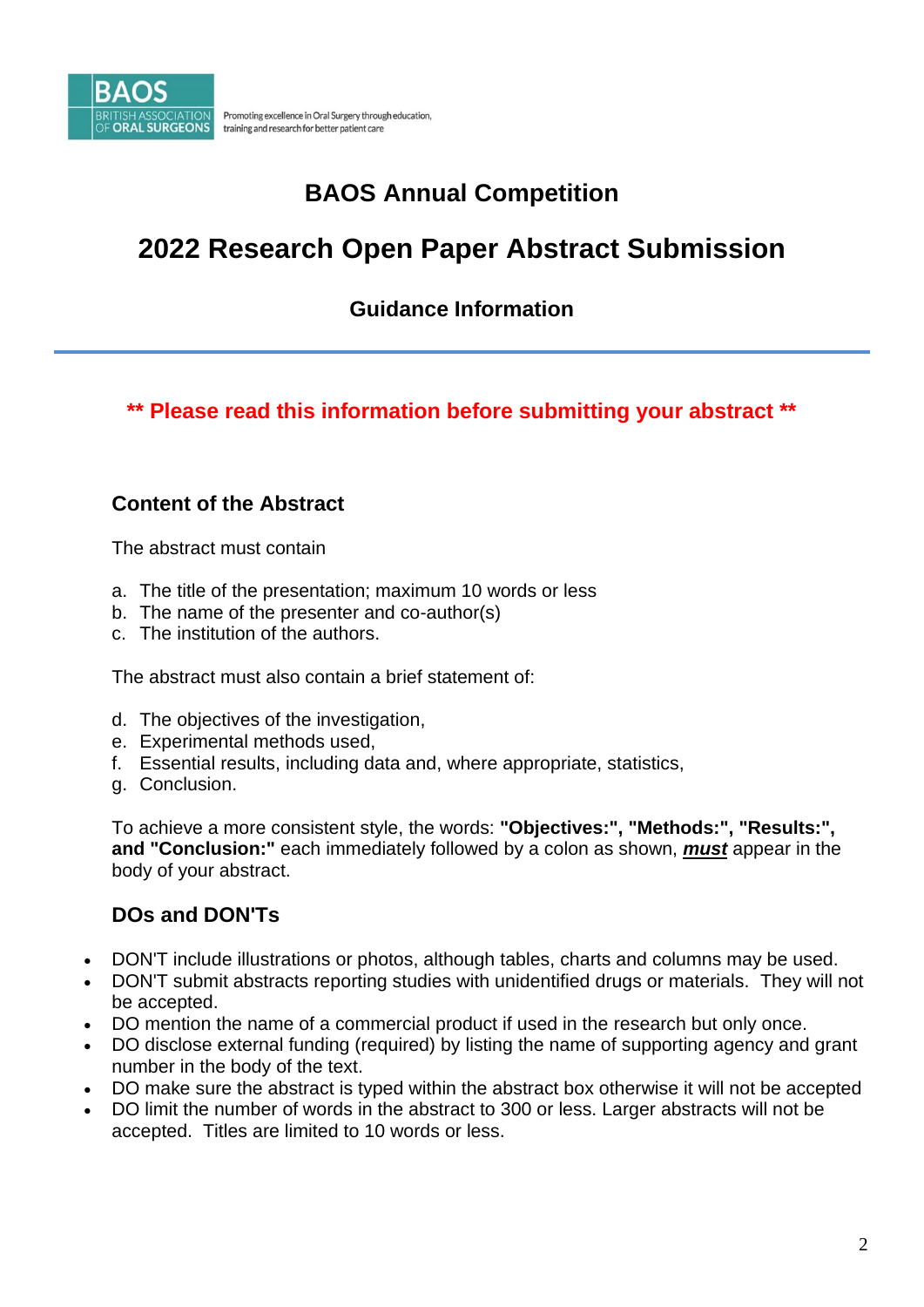## **BAOS Annual Competition**

# **2022 Audit/Service Improvement Open Paper Abstract Submission**

#### **Guidance Information**

### **\*\* Please read this information before submitting your abstract \*\***

#### **Content of the Abstract**

The abstract must contain

- a. The title of the presentation; maximum 10 words or less
- b. The name of the presenter and co-author(s)
- c. The institution of the authors.

The abstract must also contain a brief statement of:

- d. The aims of the project,
- e. The methods used,
- f. Essential outcomes, including data and, if appropriate, statistics,
- g. Conclusion.

To achieve a more consistent style, the words: **"Objectives:", "Methods:", "Outcomes:", "Conclusions:" a**ppear in the body of your abstract.

#### **DOs and DON'Ts**

- DON'T include illustrations or photos, although tables, charts and columns may be used.
- DON'T submit abstracts reporting studies with unidentified drugs or materials. They will not be accepted.
- DO mention the name of a commercial product if used in the research but only once.
- DO disclose external funding (required) by listing the name of supporting agency and grant number in the body of the text.
- DO make sure the abstract is typed within the abstract box otherwise it will not be accepted
- DO limit the number of words in the abstract to 300 or less. Larger abstracts will not be accepted. Titles are limited to 10 words or less.



Promoting excellence in Oral Surgery through education, training and research for better patient care